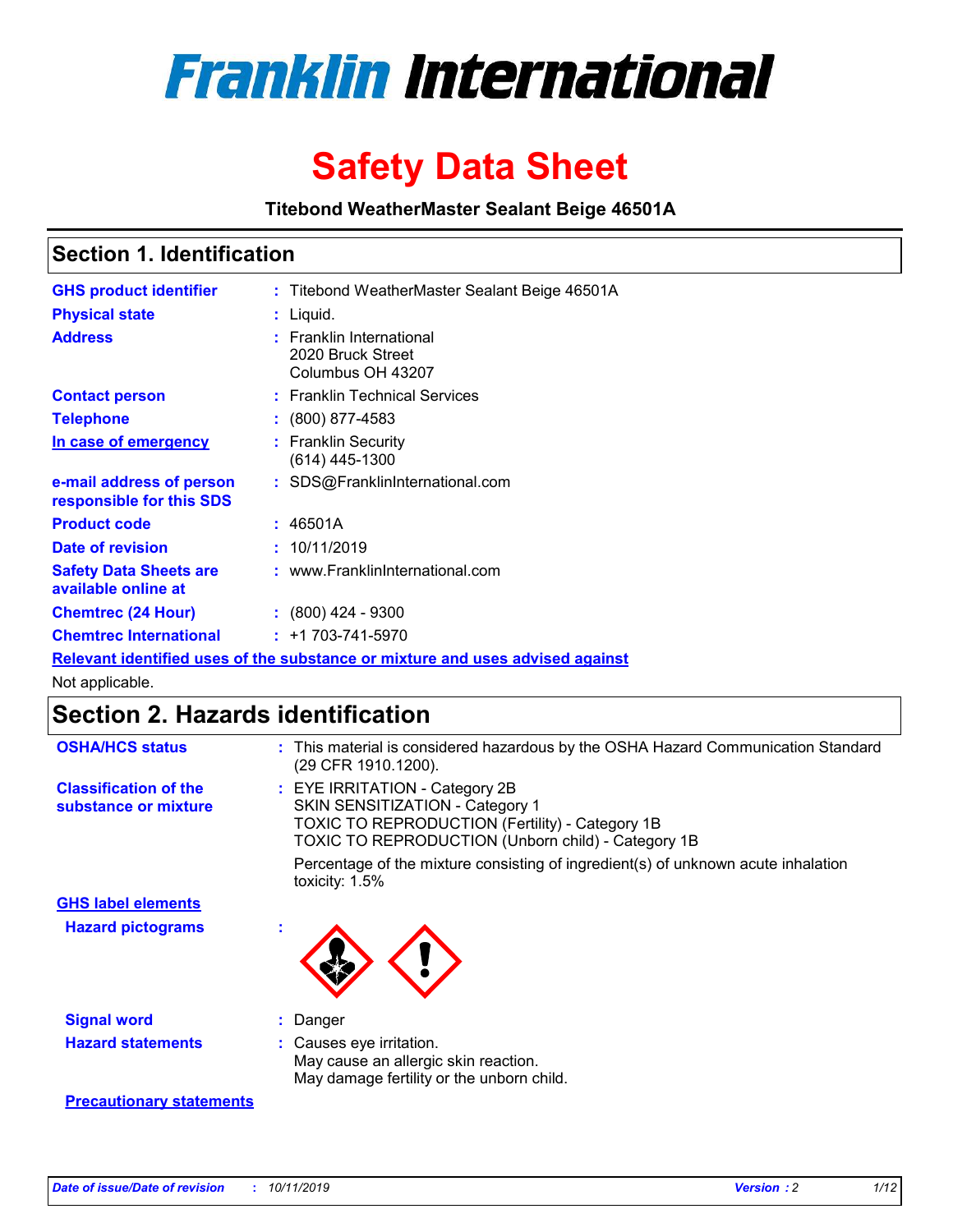### **Section 2. Hazards identification**

| <b>Prevention</b>                          | : Obtain special instructions before use. Do not handle until all safety precautions have<br>been read and understood. Wear protective gloves. Wear eye or face protection.<br>Wear protective clothing. Avoid breathing vapor. Wash hands thoroughly after handling.<br>Contaminated work clothing must not be allowed out of the workplace.                                                        |
|--------------------------------------------|------------------------------------------------------------------------------------------------------------------------------------------------------------------------------------------------------------------------------------------------------------------------------------------------------------------------------------------------------------------------------------------------------|
| <b>Response</b>                            | : IF exposed or concerned: Get medical attention. IF ON SKIN: Wash with plenty of<br>soap and water. Wash contaminated clothing before reuse. If skin irritation or rash<br>occurs: Get medical attention. IF IN EYES: Rinse cautiously with water for several<br>minutes. Remove contact lenses, if present and easy to do. Continue rinsing. If eye<br>irritation persists: Get medical attention. |
| <b>Storage</b>                             | : Store locked up.                                                                                                                                                                                                                                                                                                                                                                                   |
| <b>Disposal</b>                            | : Dispose of contents and container in accordance with all local, regional, national and<br>international regulations.                                                                                                                                                                                                                                                                               |
| <b>Hazards not otherwise</b><br>classified | : Product generates methanol during cure.                                                                                                                                                                                                                                                                                                                                                            |
|                                            |                                                                                                                                                                                                                                                                                                                                                                                                      |

### **Section 3. Composition/information on ingredients**

| <b>Substance/mixture</b><br>Mixture                  |                   |                     |
|------------------------------------------------------|-------------------|---------------------|
| <b>Ingredient name</b>                               | $\frac{9}{6}$     | <b>CAS number</b>   |
| 3-aminopropyltriethoxysilane<br>Dibutyltin dilaurate | l≤3<br>$\leq 0.3$ | 919-30-2<br>77-58-7 |

Any concentration shown as a range is to protect confidentiality or is due to batch variation.

**There are no additional ingredients present which, within the current knowledge of the supplier and in the concentrations applicable, are classified as hazardous to health or the environment and hence require reporting in this section.**

**Occupational exposure limits, if available, are listed in Section 8.**

### **Section 4. First aid measures**

| <b>Description of necessary first aid measures</b> |                                                                                                                                                                                                                                                                                                                                                                                                                                                                                                                                                                                                                                                                                                                                                                           |  |  |  |
|----------------------------------------------------|---------------------------------------------------------------------------------------------------------------------------------------------------------------------------------------------------------------------------------------------------------------------------------------------------------------------------------------------------------------------------------------------------------------------------------------------------------------------------------------------------------------------------------------------------------------------------------------------------------------------------------------------------------------------------------------------------------------------------------------------------------------------------|--|--|--|
| <b>Eye contact</b>                                 | : Immediately flush eyes with plenty of water, occasionally lifting the upper and lower<br>eyelids. Check for and remove any contact lenses. Continue to rinse for at least 10<br>minutes. If irritation persists, get medical attention.                                                                                                                                                                                                                                                                                                                                                                                                                                                                                                                                 |  |  |  |
| <b>Inhalation</b>                                  | : Remove victim to fresh air and keep at rest in a position comfortable for breathing. If<br>not breathing, if breathing is irregular or if respiratory arrest occurs, provide artificial<br>respiration or oxygen by trained personnel. It may be dangerous to the person providing<br>aid to give mouth-to-mouth resuscitation. Get medical attention. If unconscious, place<br>in recovery position and get medical attention immediately. Maintain an open airway.<br>Loosen tight clothing such as a collar, tie, belt or waistband. In case of inhalation of<br>decomposition products in a fire, symptoms may be delayed. The exposed person may<br>need to be kept under medical surveillance for 48 hours.                                                       |  |  |  |
| <b>Skin contact</b>                                | : Wash with plenty of soap and water. Remove contaminated clothing and shoes. Wash<br>contaminated clothing thoroughly with water before removing it, or wear gloves.<br>Continue to rinse for at least 10 minutes. Get medical attention. In the event of any<br>complaints or symptoms, avoid further exposure. Wash clothing before reuse. Clean<br>shoes thoroughly before reuse.                                                                                                                                                                                                                                                                                                                                                                                     |  |  |  |
| <b>Ingestion</b>                                   | : Wash out mouth with water. Remove dentures if any. Remove victim to fresh air and<br>keep at rest in a position comfortable for breathing. If material has been swallowed and<br>the exposed person is conscious, give small quantities of water to drink. Stop if the<br>exposed person feels sick as vomiting may be dangerous. Do not induce vomiting<br>unless directed to do so by medical personnel. If vomiting occurs, the head should be<br>kept low so that vomit does not enter the lungs. Get medical attention. Never give<br>anything by mouth to an unconscious person. If unconscious, place in recovery position<br>and get medical attention immediately. Maintain an open airway. Loosen tight clothing<br>such as a collar, tie, belt or waistband. |  |  |  |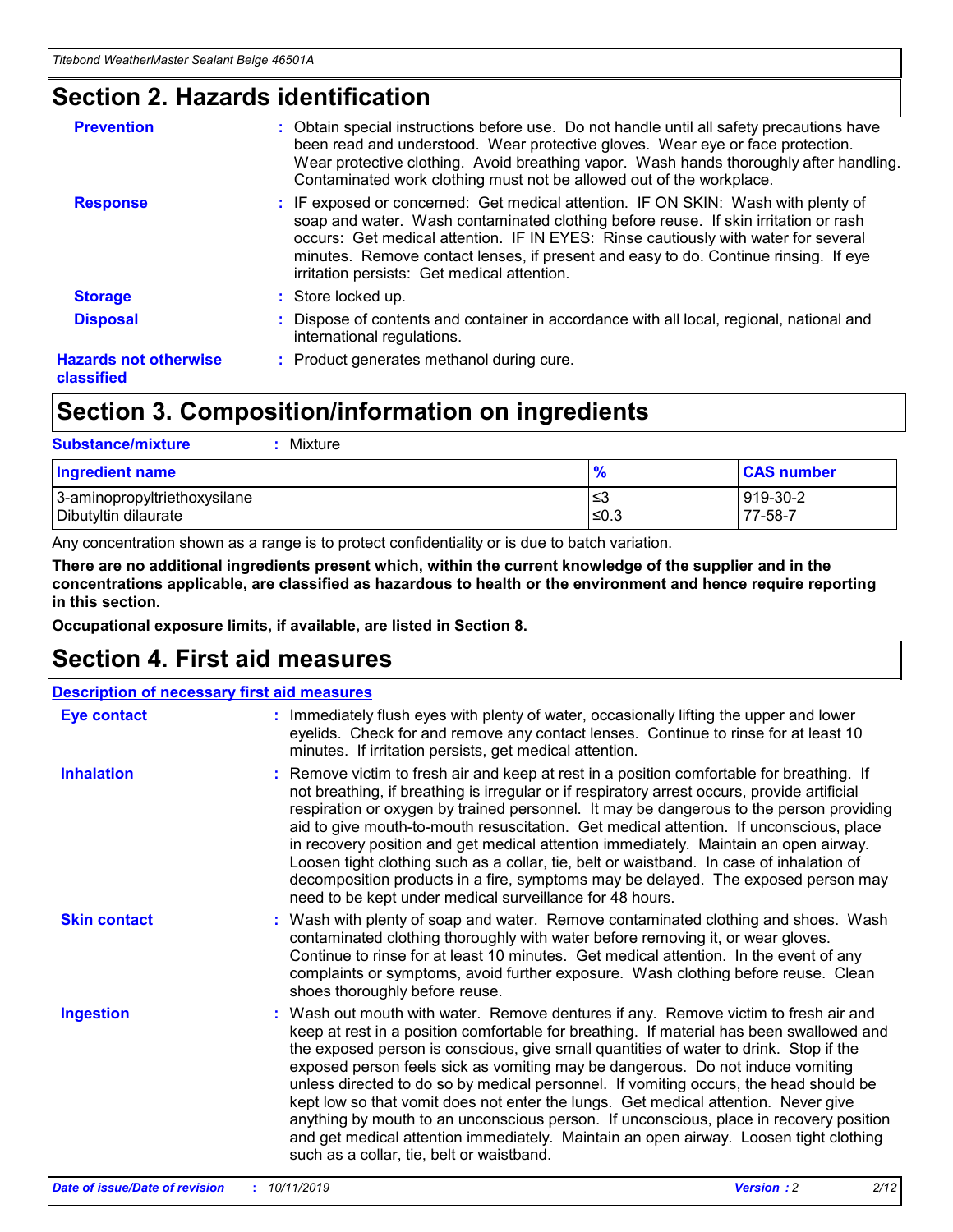## **Section 4. First aid measures**

| Most important symptoms/effects, acute and delayed |                                       |                                                                                                                                                                                                                                                                                                                                                                                                                 |  |  |  |
|----------------------------------------------------|---------------------------------------|-----------------------------------------------------------------------------------------------------------------------------------------------------------------------------------------------------------------------------------------------------------------------------------------------------------------------------------------------------------------------------------------------------------------|--|--|--|
|                                                    | <b>Potential acute health effects</b> |                                                                                                                                                                                                                                                                                                                                                                                                                 |  |  |  |
| <b>Eye contact</b>                                 |                                       | : May cause eye irritation.                                                                                                                                                                                                                                                                                                                                                                                     |  |  |  |
| <b>Inhalation</b>                                  |                                       | : No known significant effects or critical hazards.                                                                                                                                                                                                                                                                                                                                                             |  |  |  |
| <b>Skin contact</b>                                |                                       | : May cause skin irritation.                                                                                                                                                                                                                                                                                                                                                                                    |  |  |  |
| <b>Ingestion</b>                                   |                                       | : No known significant effects or critical hazards.                                                                                                                                                                                                                                                                                                                                                             |  |  |  |
| Over-exposure signs/symptoms                       |                                       |                                                                                                                                                                                                                                                                                                                                                                                                                 |  |  |  |
| <b>Eye contact</b>                                 |                                       | : Adverse symptoms may include the following:<br>irritation<br>watering<br>redness                                                                                                                                                                                                                                                                                                                              |  |  |  |
| <b>Inhalation</b>                                  |                                       | : Adverse symptoms may include the following:<br>reduced fetal weight<br>increase in fetal deaths<br>skeletal malformations                                                                                                                                                                                                                                                                                     |  |  |  |
| <b>Skin contact</b>                                |                                       | : Adverse symptoms may include the following:<br>irritation<br>redness<br>reduced fetal weight<br>increase in fetal deaths<br>skeletal malformations                                                                                                                                                                                                                                                            |  |  |  |
| <b>Ingestion</b>                                   |                                       | : Adverse symptoms may include the following:<br>reduced fetal weight<br>increase in fetal deaths<br>skeletal malformations                                                                                                                                                                                                                                                                                     |  |  |  |
|                                                    |                                       | <b>Indication of immediate medical attention and special treatment needed, if necessary</b>                                                                                                                                                                                                                                                                                                                     |  |  |  |
| <b>Notes to physician</b>                          |                                       | : In case of inhalation of decomposition products in a fire, symptoms may be delayed.<br>The exposed person may need to be kept under medical surveillance for 48 hours.                                                                                                                                                                                                                                        |  |  |  |
| <b>Specific treatments</b>                         |                                       | : No specific treatment.                                                                                                                                                                                                                                                                                                                                                                                        |  |  |  |
| <b>Protection of first-aiders</b>                  |                                       | : No action shall be taken involving any personal risk or without suitable training. If it is<br>suspected that fumes are still present, the rescuer should wear an appropriate mask or<br>self-contained breathing apparatus. It may be dangerous to the person providing aid to<br>give mouth-to-mouth resuscitation. Wash contaminated clothing thoroughly with water<br>before removing it, or wear gloves. |  |  |  |

**See toxicological information (Section 11)**

### **Section 5. Fire-fighting measures**

| <b>Extinguishing media</b>                             |                                                                                                                                                                                                     |
|--------------------------------------------------------|-----------------------------------------------------------------------------------------------------------------------------------------------------------------------------------------------------|
| <b>Suitable extinguishing</b><br>media                 | : Use an extinguishing agent suitable for the surrounding fire.                                                                                                                                     |
| <b>Unsuitable extinguishing</b><br>media               | : None known.                                                                                                                                                                                       |
| <b>Specific hazards arising</b><br>from the chemical   | : In a fire or if heated, a pressure increase will occur and the container may burst.                                                                                                               |
| <b>Hazardous thermal</b><br>decomposition products     | : Decomposition products may include the following materials:<br>carbon dioxide<br>carbon monoxide<br>nitrogen oxides<br>metal oxide/oxides                                                         |
| <b>Special protective actions</b><br>for fire-fighters | : Promptly isolate the scene by removing all persons from the vicinity of the incident if<br>there is a fire. No action shall be taken involving any personal risk or without suitable<br>training. |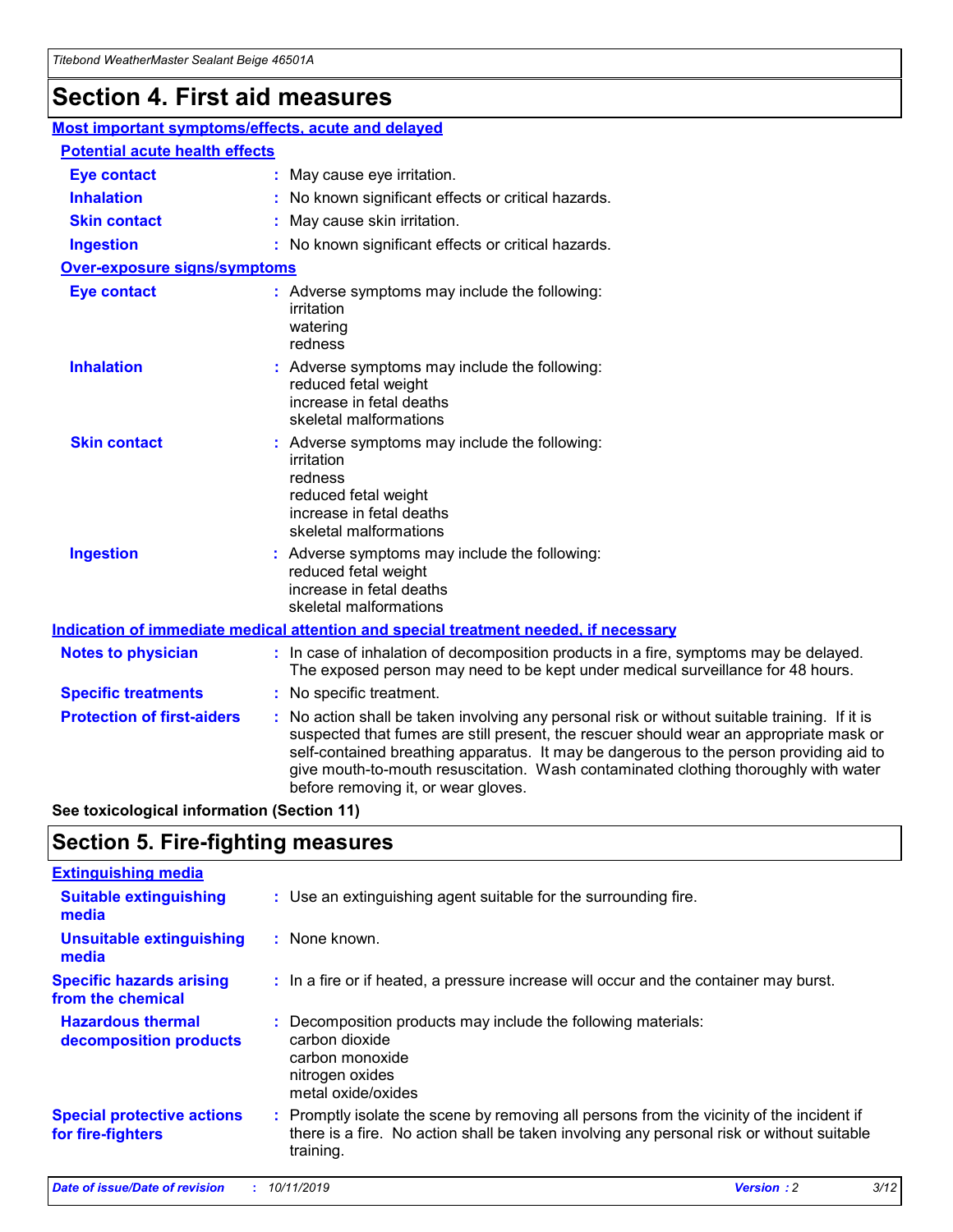### **Section 5. Fire-fighting measures**

**Special protective equipment for fire-fighters** Fire-fighters should wear appropriate protective equipment and self-contained breathing **:** apparatus (SCBA) with a full face-piece operated in positive pressure mode.

### **Section 6. Accidental release measures**

#### **Personal precautions, protective equipment and emergency procedures**

| For non-emergency<br>personnel                               | : No action shall be taken involving any personal risk or without suitable training.<br>Evacuate surrounding areas. Keep unnecessary and unprotected personnel from<br>entering. Do not touch or walk through spilled material. Avoid breathing vapor or mist.<br>Provide adequate ventilation. Wear appropriate respirator when ventilation is<br>inadequate. Put on appropriate personal protective equipment.                                                                                                                                                                                                                                                                                             |
|--------------------------------------------------------------|--------------------------------------------------------------------------------------------------------------------------------------------------------------------------------------------------------------------------------------------------------------------------------------------------------------------------------------------------------------------------------------------------------------------------------------------------------------------------------------------------------------------------------------------------------------------------------------------------------------------------------------------------------------------------------------------------------------|
|                                                              | For emergency responders : If specialized clothing is required to deal with the spillage, take note of any information in<br>Section 8 on suitable and unsuitable materials. See also the information in "For non-<br>emergency personnel".                                                                                                                                                                                                                                                                                                                                                                                                                                                                  |
| <b>Environmental precautions</b>                             | : Avoid dispersal of spilled material and runoff and contact with soil, waterways, drains<br>and sewers. Inform the relevant authorities if the product has caused environmental<br>pollution (sewers, waterways, soil or air).                                                                                                                                                                                                                                                                                                                                                                                                                                                                              |
| <b>Methods and materials for containment and cleaning up</b> |                                                                                                                                                                                                                                                                                                                                                                                                                                                                                                                                                                                                                                                                                                              |
| <b>Small spill</b>                                           | : Stop leak if without risk. Move containers from spill area. Dilute with water and mop up<br>if water-soluble. Alternatively, or if water-insoluble, absorb with an inert dry material and<br>place in an appropriate waste disposal container. Dispose of via a licensed waste<br>disposal contractor.                                                                                                                                                                                                                                                                                                                                                                                                     |
| <b>Large spill</b>                                           | : Stop leak if without risk. Move containers from spill area. Approach release from<br>upwind. Prevent entry into sewers, water courses, basements or confined areas. Wash<br>spillages into an effluent treatment plant or proceed as follows. Contain and collect<br>spillage with non-combustible, absorbent material e.g. sand, earth, vermiculite or<br>diatomaceous earth and place in container for disposal according to local regulations<br>(see Section 13). Dispose of via a licensed waste disposal contractor. Contaminated<br>absorbent material may pose the same hazard as the spilled product. Note: see<br>Section 1 for emergency contact information and Section 13 for waste disposal. |

### **Section 7. Handling and storage**

| <b>Precautions for safe handling</b>                                             |                                                                                                                                                                                                                                                                                                                                                                                                                                                                                                                                                                                                                                                                                                                                                                                                                                                  |
|----------------------------------------------------------------------------------|--------------------------------------------------------------------------------------------------------------------------------------------------------------------------------------------------------------------------------------------------------------------------------------------------------------------------------------------------------------------------------------------------------------------------------------------------------------------------------------------------------------------------------------------------------------------------------------------------------------------------------------------------------------------------------------------------------------------------------------------------------------------------------------------------------------------------------------------------|
| <b>Protective measures</b>                                                       | : Put on appropriate personal protective equipment (see Section 8). Persons with a<br>history of skin sensitization problems should not be employed in any process in which<br>this product is used. Avoid exposure - obtain special instructions before use. Avoid<br>exposure during pregnancy. Do not handle until all safety precautions have been read<br>and understood. Do not get in eyes or on skin or clothing. Do not ingest. Avoid<br>breathing vapor or mist. If during normal use the material presents a respiratory hazard,<br>use only with adequate ventilation or wear appropriate respirator. Keep in the original<br>container or an approved alternative made from a compatible material, kept tightly<br>closed when not in use. Empty containers retain product residue and can be hazardous.<br>Do not reuse container. |
| <b>Advice on general</b><br>occupational hygiene                                 | : Eating, drinking and smoking should be prohibited in areas where this material is<br>handled, stored and processed. Workers should wash hands and face before eating,<br>drinking and smoking. Remove contaminated clothing and protective equipment before<br>entering eating areas. See also Section 8 for additional information on hygiene<br>measures.                                                                                                                                                                                                                                                                                                                                                                                                                                                                                    |
| <b>Conditions for safe storage,</b><br>including any<br><b>incompatibilities</b> | : Store between the following temperatures: 0 to 120 $\degree$ C (32 to 248 $\degree$ F). Store in<br>accordance with local regulations. Store in original container protected from direct<br>sunlight in a dry, cool and well-ventilated area, away from incompatible materials (see<br>Section 10) and food and drink. Store locked up. Keep container tightly closed and<br>sealed until ready for use. Containers that have been opened must be carefully<br>resealed and kept upright to prevent leakage. Do not store in unlabeled containers.<br>Use appropriate containment to avoid environmental contamination. See Section 10 for<br>incompatible materials before handling or use.                                                                                                                                                   |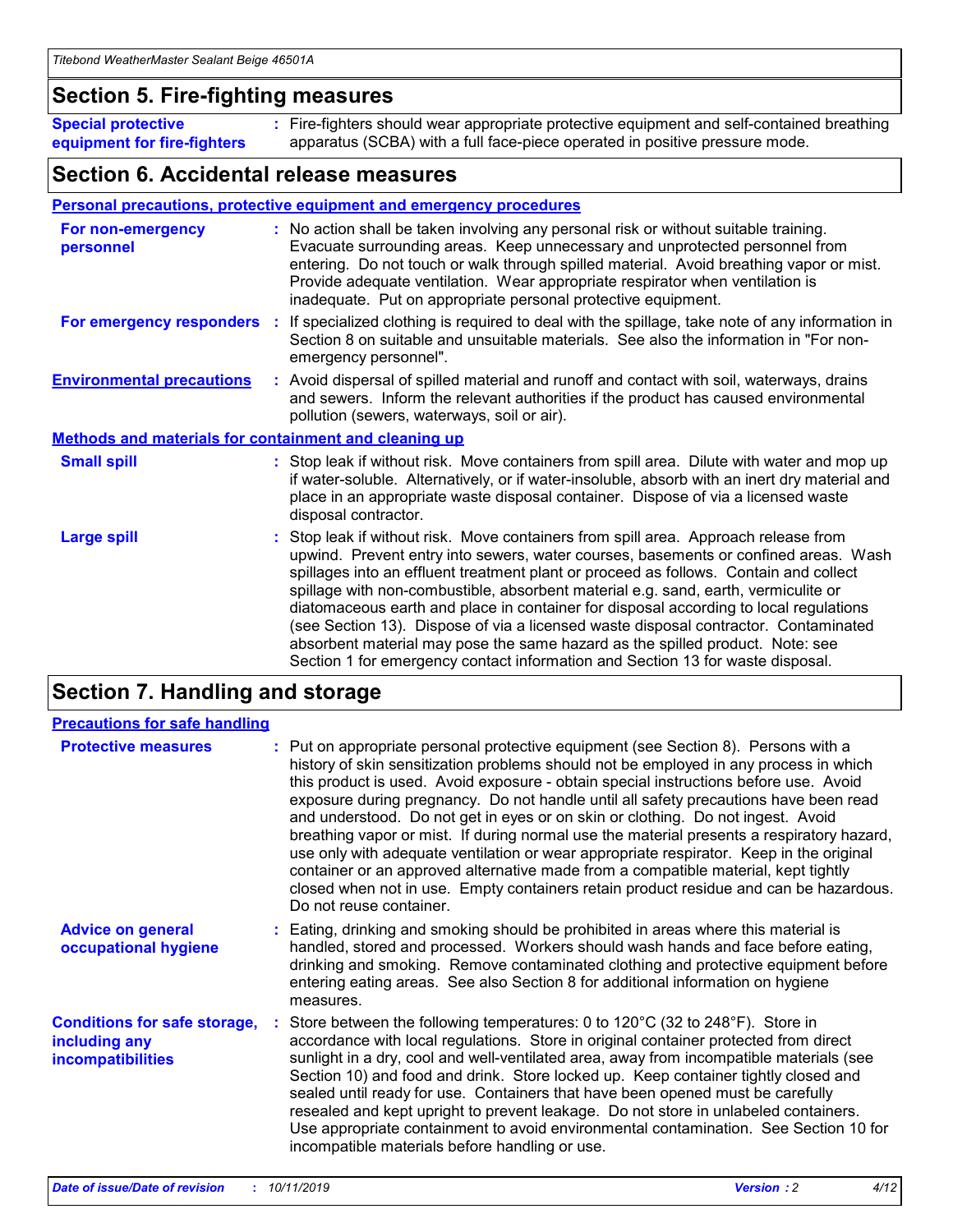## **Section 8. Exposure controls/personal protection**

#### **Control parameters**

#### **Occupational exposure limits**

| <b>Ingredient name</b>                               |    |                        | <b>Exposure limits</b>                                                                                                                                                                                                                                                                                                                                                                                                                                                                                                                                                                                                 |
|------------------------------------------------------|----|------------------------|------------------------------------------------------------------------------------------------------------------------------------------------------------------------------------------------------------------------------------------------------------------------------------------------------------------------------------------------------------------------------------------------------------------------------------------------------------------------------------------------------------------------------------------------------------------------------------------------------------------------|
| 3-aminopropyltriethoxysilane<br>Dibutyltin dilaurate |    |                        | None.<br>ACGIH TLV (United States, 3/2019). Absorbed through skin.<br>Notes: as Sn<br>TWA: $0.1 \text{ mg/m}^3$ , (as Sn) 8 hours.<br>STEL: 0.2 mg/m <sup>3</sup> , (as Sn) 15 minutes.<br>NIOSH REL (United States, 10/2016). Absorbed through skin.<br>Notes: as Sn<br>TWA: 0.1 mg/m <sup>3</sup> , (as Sn) 10 hours.<br>OSHA PEL (United States, 5/2018). Notes: as Sn<br>TWA: $0.1 \text{ mg/m}^3$ , (as Sn) 8 hours.<br>OSHA PEL 1989 (United States, 3/1989). Absorbed through skin.<br>Notes: measured as Sn<br>TWA: 0.1 mg/m <sup>3</sup> , (measured as Sn) 8 hours. Form: Organic                            |
| <b>Appropriate engineering</b><br>controls           |    |                        | : If user operations generate dust, fumes, gas, vapor or mist, use process enclosures,<br>local exhaust ventilation or other engineering controls to keep worker exposure to<br>airborne contaminants below any recommended or statutory limits.                                                                                                                                                                                                                                                                                                                                                                       |
| <b>Environmental exposure</b><br>controls            |    |                        | Emissions from ventilation or work process equipment should be checked to ensure<br>they comply with the requirements of environmental protection legislation. In some<br>cases, fume scrubbers, filters or engineering modifications to the process equipment<br>will be necessary to reduce emissions to acceptable levels.                                                                                                                                                                                                                                                                                          |
| <b>Individual protection measures</b>                |    |                        |                                                                                                                                                                                                                                                                                                                                                                                                                                                                                                                                                                                                                        |
| <b>Hygiene measures</b>                              |    |                        | : Wash hands, forearms and face thoroughly after handling chemical products, before<br>eating, smoking and using the lavatory and at the end of the working period.<br>Appropriate techniques should be used to remove potentially contaminated clothing.<br>Contaminated work clothing should not be allowed out of the workplace. Wash<br>contaminated clothing before reusing. Ensure that eyewash stations and safety<br>showers are close to the workstation location.                                                                                                                                            |
| <b>Eye/face protection</b>                           |    |                        | : Safety eyewear complying with an approved standard should be used when a risk<br>assessment indicates this is necessary to avoid exposure to liquid splashes, mists,<br>gases or dusts. If contact is possible, the following protection should be worn, unless<br>the assessment indicates a higher degree of protection: chemical splash goggles.                                                                                                                                                                                                                                                                  |
| <b>Skin protection</b>                               |    |                        |                                                                                                                                                                                                                                                                                                                                                                                                                                                                                                                                                                                                                        |
| <b>Hand protection</b>                               |    |                        | : Chemical-resistant, impervious gloves complying with an approved standard should be<br>worn at all times when handling chemical products if a risk assessment indicates this is<br>necessary. Considering the parameters specified by the glove manufacturer, check<br>during use that the gloves are still retaining their protective properties. It should be<br>noted that the time to breakthrough for any glove material may be different for different<br>glove manufacturers. In the case of mixtures, consisting of several substances, the<br>protection time of the gloves cannot be accurately estimated. |
| <b>Body protection</b>                               |    | handling this product. | Personal protective equipment for the body should be selected based on the task being<br>performed and the risks involved and should be approved by a specialist before                                                                                                                                                                                                                                                                                                                                                                                                                                                |
| <b>Other skin protection</b>                         |    |                        | : Appropriate footwear and any additional skin protection measures should be selected<br>based on the task being performed and the risks involved and should be approved by a<br>specialist before handling this product.                                                                                                                                                                                                                                                                                                                                                                                              |
| <b>Respiratory protection</b>                        | ÷. | aspects of use.        | Based on the hazard and potential for exposure, select a respirator that meets the<br>appropriate standard or certification. Respirators must be used according to a<br>respiratory protection program to ensure proper fitting, training, and other important                                                                                                                                                                                                                                                                                                                                                         |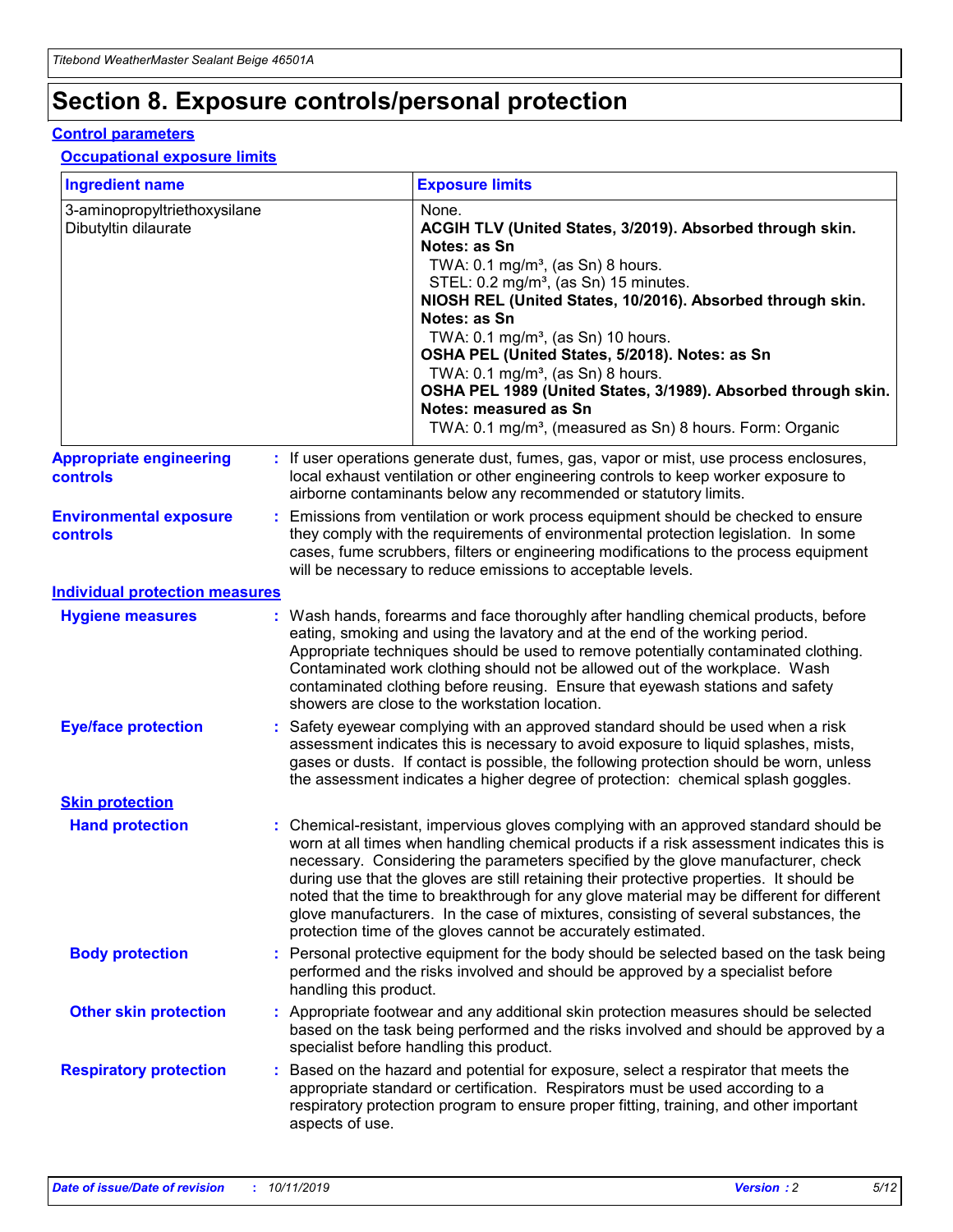### **Section 9. Physical and chemical properties**

#### **Appearance**

| <b>Physical state</b>                             | : Liquid. [Paste.]                                                |
|---------------------------------------------------|-------------------------------------------------------------------|
| Color                                             | Beige.                                                            |
| Odor                                              | None [Slight]                                                     |
| <b>Odor threshold</b>                             | : Not available.                                                  |
| рH                                                | : Not applicable.                                                 |
| <b>Melting point</b>                              | : Not available.                                                  |
| <b>Boiling point</b>                              | : $>100^{\circ}$ C ( $>212^{\circ}$ F)                            |
| <b>Flash point</b>                                | : Closed cup: $>200^{\circ}$ C ( $>392^{\circ}$ F) [Setaflash.]   |
| <b>Evaporation rate</b>                           | $:$ <1 (butyl acetate = 1)                                        |
| <b>Flammability (solid, gas)</b>                  | : Not available.                                                  |
| Lower and upper explosive<br>(flammable) limits   | : Not available.                                                  |
| <b>VOC (less water, less</b><br>exempt solvents)  | : 0 g/l                                                           |
| <b>Volatility</b>                                 | $: 0\%$ (w/w)                                                     |
| <b>Vapor density</b>                              | : Not available.                                                  |
| <b>Relative density</b>                           | : 1.4329                                                          |
| <b>Solubility</b>                                 | : Insoluble in the following materials: cold water and hot water. |
| <b>Solubility in water</b>                        | : Not available.                                                  |
| <b>Partition coefficient: n-</b><br>octanol/water | : Not available.                                                  |
| <b>Auto-ignition temperature</b>                  | : Not available.                                                  |
| <b>Decomposition temperature</b>                  | : Not available.                                                  |
| <b>Viscosity</b>                                  | : Not available.                                                  |

### **Section 10. Stability and reactivity**

| <b>Reactivity</b>                            |    | : No specific test data related to reactivity available for this product or its ingredients.            |
|----------------------------------------------|----|---------------------------------------------------------------------------------------------------------|
| <b>Chemical stability</b>                    |    | : The product is stable.                                                                                |
| <b>Possibility of hazardous</b><br>reactions |    | : Under normal conditions of storage and use, hazardous reactions will not occur.                       |
| <b>Conditions to avoid</b>                   |    | : No specific data.                                                                                     |
| <b>Incompatible materials</b>                | ٠. | No specific data.                                                                                       |
| <b>Hazardous decomposition</b><br>products   | ÷. | Under normal conditions of storage and use, hazardous decomposition products should<br>not be produced. |

## **Section 11. Toxicological information**

### **Information on toxicological effects**

#### **Acute toxicity**

| <b>Product/ingredient name</b> | <b>Result</b>           | <b>Species</b> | <b>Dose</b>                | <b>Exposure</b> |
|--------------------------------|-------------------------|----------------|----------------------------|-----------------|
| 3-aminopropyltriethoxysilane   | <b>ILD50 Dermal</b>     | Rabbit         | 4.29 g/kg                  |                 |
| Dibutyltin dilaurate           | ILD50 Oral<br>LD50 Oral | Rat<br>Rat     | $1.57$ g/kg<br>175 $mg/kg$ |                 |
|                                |                         |                |                            |                 |

**Irritation/Corrosion**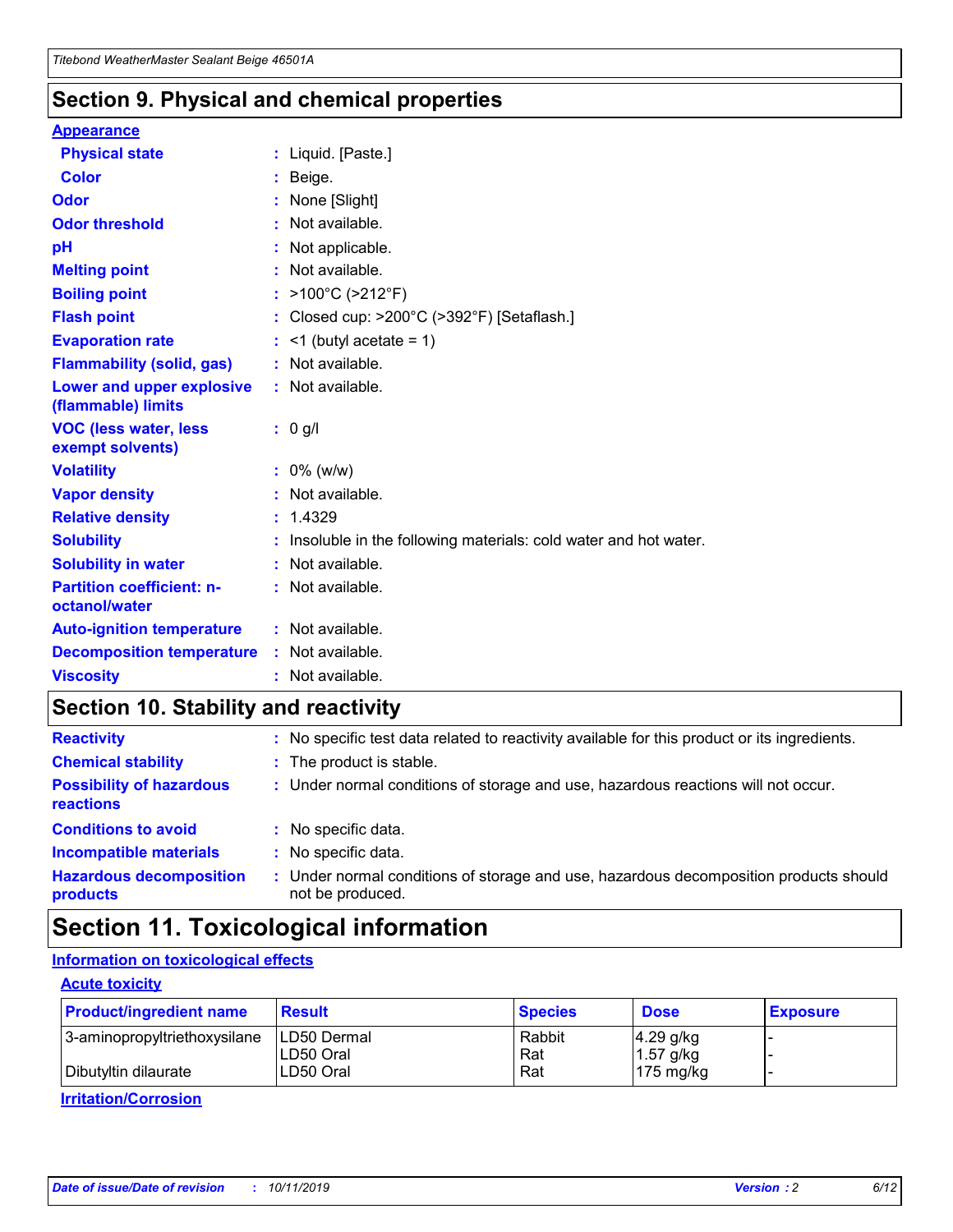## **Section 11. Toxicological information**

| <b>Product/ingredient name</b> | <b>Result</b>            | <b>Species</b> | <b>Score</b> | <b>Exposure</b>           | <b>Observation</b> |
|--------------------------------|--------------------------|----------------|--------------|---------------------------|--------------------|
| 3-aminopropyltriethoxysilane   | Eyes - Mild irritant     | Rabbit         |              | $100$ mg                  |                    |
|                                | Eyes - Severe irritant   | Rabbit         |              | 24 hours 750              |                    |
|                                |                          |                |              | ug                        |                    |
|                                | Skin - Severe irritant   | Rabbit         |              | 24 hours 5                | -                  |
| Dibutyltin dilaurate           | Eyes - Moderate irritant | Rabbit         |              | mg<br><b>24 hours 100</b> |                    |
|                                |                          |                |              | mg                        |                    |
|                                | Skin - Severe irritant   | Rabbit         |              | 500 mg                    | -                  |

### **Sensitization**

Not available.

#### **Mutagenicity**

Not available.

#### **Carcinogenicity**

Not available.

#### **Reproductive toxicity**

Not available.

#### **Teratogenicity**

Not available.

#### **Specific target organ toxicity (single exposure)**

Not available.

#### **Specific target organ toxicity (repeated exposure)**

| <b>Name</b>                                                                  |                                                                                                                             | <b>Category</b> | <b>Route of</b><br>exposure  | <b>Target organs</b> |
|------------------------------------------------------------------------------|-----------------------------------------------------------------------------------------------------------------------------|-----------------|------------------------------|----------------------|
| Dibutyltin dilaurate                                                         |                                                                                                                             | Category 1      | $\qquad \qquad \blacksquare$ | respiratory system   |
| <b>Aspiration hazard</b><br>Not available.                                   |                                                                                                                             |                 |                              |                      |
| <b>Information on the likely</b><br>routes of exposure                       | : Not available.                                                                                                            |                 |                              |                      |
| <b>Potential acute health effects</b>                                        |                                                                                                                             |                 |                              |                      |
| <b>Eye contact</b>                                                           | : May cause eye irritation.                                                                                                 |                 |                              |                      |
| <b>Inhalation</b>                                                            | : No known significant effects or critical hazards.                                                                         |                 |                              |                      |
| <b>Skin contact</b>                                                          | : May cause skin irritation.                                                                                                |                 |                              |                      |
| <b>Ingestion</b>                                                             | : No known significant effects or critical hazards.                                                                         |                 |                              |                      |
| Symptoms related to the physical, chemical and toxicological characteristics |                                                                                                                             |                 |                              |                      |
| <b>Eye contact</b>                                                           | : Adverse symptoms may include the following:<br>irritation<br>watering<br>redness                                          |                 |                              |                      |
| <b>Inhalation</b>                                                            | : Adverse symptoms may include the following:<br>reduced fetal weight<br>increase in fetal deaths<br>skeletal malformations |                 |                              |                      |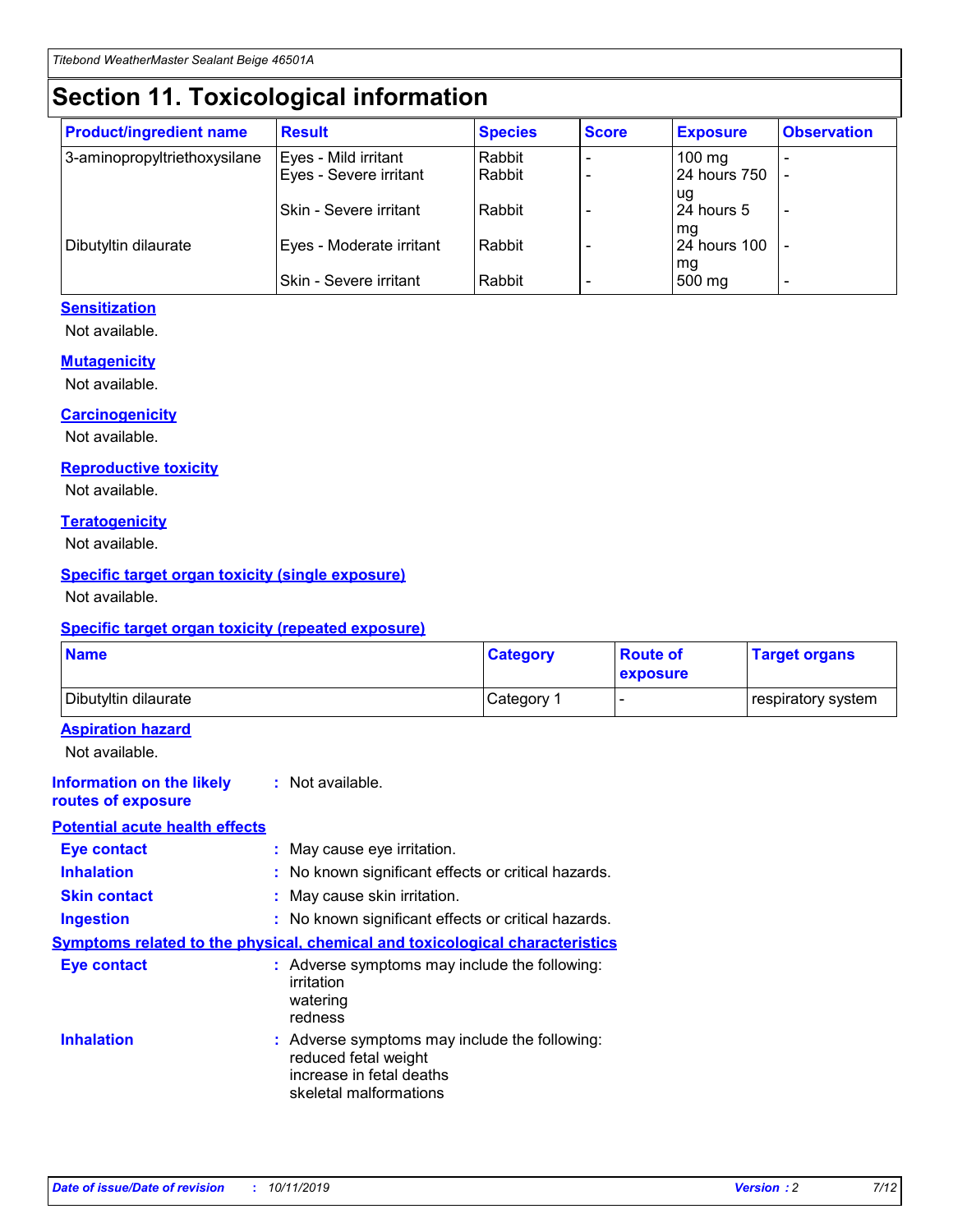## **Section 11. Toxicological information**

| <b>Skin contact</b>                     |                                                                                                          |
|-----------------------------------------|----------------------------------------------------------------------------------------------------------|
|                                         | : Adverse symptoms may include the following:<br>irritation                                              |
|                                         | redness                                                                                                  |
|                                         | reduced fetal weight                                                                                     |
|                                         | increase in fetal deaths                                                                                 |
|                                         | skeletal malformations                                                                                   |
| <b>Ingestion</b>                        | : Adverse symptoms may include the following:                                                            |
|                                         | reduced fetal weight                                                                                     |
|                                         | increase in fetal deaths                                                                                 |
|                                         | skeletal malformations                                                                                   |
|                                         | Delayed and immediate effects and also chronic effects from short and long term exposure                 |
| <b>Short term exposure</b>              |                                                                                                          |
| <b>Potential immediate</b>              | : Not available.                                                                                         |
| effects                                 |                                                                                                          |
| <b>Potential delayed effects</b>        | : Not available.                                                                                         |
| <b>Long term exposure</b>               |                                                                                                          |
| <b>Potential immediate</b>              | : Not available.                                                                                         |
| effects                                 |                                                                                                          |
| <b>Potential delayed effects</b>        | : Not available.                                                                                         |
| <b>Potential chronic health effects</b> |                                                                                                          |
| Not available.                          |                                                                                                          |
| <b>General</b>                          | : Once sensitized, a severe allergic reaction may occur when subsequently exposed to<br>very low levels. |
| <b>Carcinogenicity</b>                  | : No known significant effects or critical hazards.                                                      |
| <b>Mutagenicity</b>                     | No known significant effects or critical hazards.                                                        |
| <b>Teratogenicity</b>                   | May damage the unborn child.                                                                             |
| <b>Developmental effects</b>            | No known significant effects or critical hazards.                                                        |
| <b>Fertility effects</b>                | : May damage fertility.                                                                                  |
| <b>Numerical measures of toxicity</b>   |                                                                                                          |
| <b>Acute toxicity estimates</b>         |                                                                                                          |
|                                         |                                                                                                          |

Not available.

## **Section 12. Ecological information**

#### **Toxicity**

| <b>Product/ingredient name</b> | <b>Result</b>                     | <b>Species</b>                       | <b>Exposure</b> |
|--------------------------------|-----------------------------------|--------------------------------------|-----------------|
| Dibutyltin dilaurate           | Chronic EC10 > 2 mg/l Fresh water | Algae - Scenedesmus<br>I subspicatus | l 96 hours      |

### **Persistence and degradability**

| <b>Product/ingredient name</b> | <b>Test</b>                                                                    | <b>Result</b>  |                   | <b>Dose</b> | <b>Inoculum</b>         |
|--------------------------------|--------------------------------------------------------------------------------|----------------|-------------------|-------------|-------------------------|
| Dibutyltin dilaurate           | OECD 301F<br>Ready<br>Biodegradability -<br>Manometric<br>Respirometry<br>Test | 23 % - 28 days |                   |             |                         |
| <b>Product/ingredient name</b> | <b>Aquatic half-life</b>                                                       |                | <b>Photolysis</b> |             | <b>Biodegradability</b> |
| Dibutyltin dilaurate           |                                                                                |                |                   |             | Inherent                |

### **Bioaccumulative potential**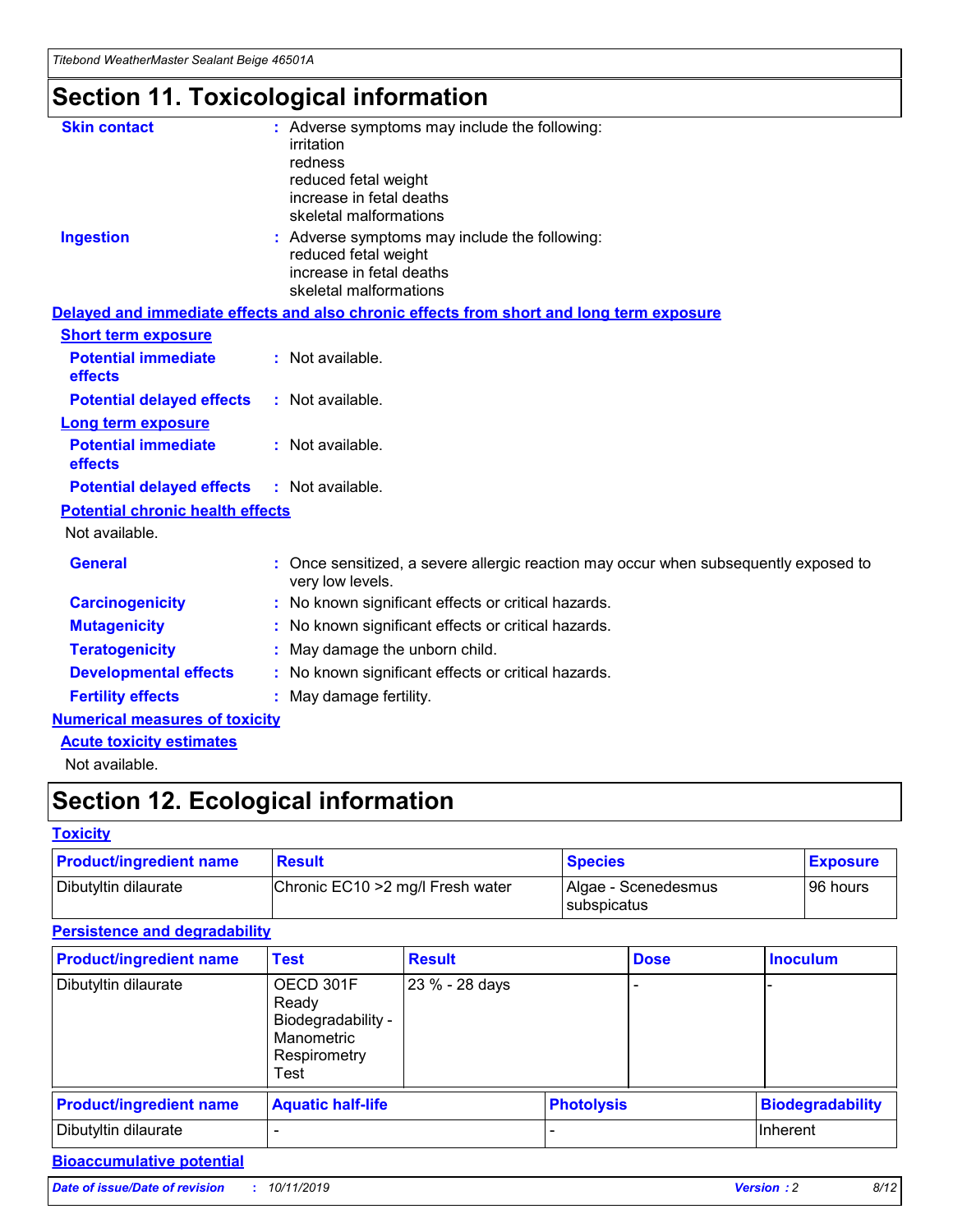## **Section 12. Ecological information**

| <b>Product/ingredient name</b> | $LoaPow$ | <b>BCF</b> | <b>Potential</b> |
|--------------------------------|----------|------------|------------------|
| 3-aminopropyltriethoxysilane   | 1.7      | 3.4        | low              |
| Dibutyltin dilaurate           | 4.44     | 2.91       | low              |

#### **Mobility in soil**

| <i></i>                                                       |                                                     |
|---------------------------------------------------------------|-----------------------------------------------------|
| <b>Soil/water partition</b><br>coefficient (K <sub>oc</sub> ) | : Not available.                                    |
| <b>Other adverse effects</b>                                  | : No known significant effects or critical hazards. |

### **Section 13. Disposal considerations**

**Disposal methods :**

The generation of waste should be avoided or minimized wherever possible. Disposal of this product, solutions and any by-products should at all times comply with the requirements of environmental protection and waste disposal legislation and any regional local authority requirements. Dispose of surplus and non-recyclable products via a licensed waste disposal contractor. Waste should not be disposed of untreated to the sewer unless fully compliant with the requirements of all authorities with jurisdiction. Waste packaging should be recycled. Incineration or landfill should only be considered when recycling is not feasible. This material and its container must be disposed of in a safe way. Care should be taken when handling emptied containers that have not been cleaned or rinsed out. Empty containers or liners may retain some product residues. Avoid dispersal of spilled material and runoff and contact with soil, waterways, drains and sewers.

## **Section 14. Transport information**

|                                      | <b>DOT</b><br><b>Classification</b> | <b>TDG</b><br><b>Classification</b> | <b>Mexico</b><br><b>Classification</b> | <b>ADR/RID</b>           | <b>IMDG</b>              | <b>IATA</b>    |
|--------------------------------------|-------------------------------------|-------------------------------------|----------------------------------------|--------------------------|--------------------------|----------------|
| <b>UN number</b>                     | Not regulated.                      | Not regulated.                      | Not regulated.                         | Not regulated.           | Not regulated.           | Not regulated. |
| <b>UN proper</b><br>shipping name    | $\blacksquare$                      |                                     |                                        |                          |                          |                |
| <b>Transport</b><br>hazard class(es) | $\blacksquare$                      | $\overline{\phantom{a}}$            | $\overline{\phantom{a}}$               | $\overline{\phantom{a}}$ | $\overline{\phantom{a}}$ | $\blacksquare$ |
| <b>Packing group</b>                 | $\overline{\phantom{a}}$            | -                                   | -                                      | -                        |                          | -              |
| <b>Environmental</b><br>hazards      | No.                                 | No.                                 | No.                                    | No.                      | No.                      | No.            |

## **Section 15. Regulatory information**

### **U.S. Federal regulations**

#### **SARA 302/304**

#### **Composition/information on ingredients**

No products were found.

**SARA 304 RQ :** Not applicable.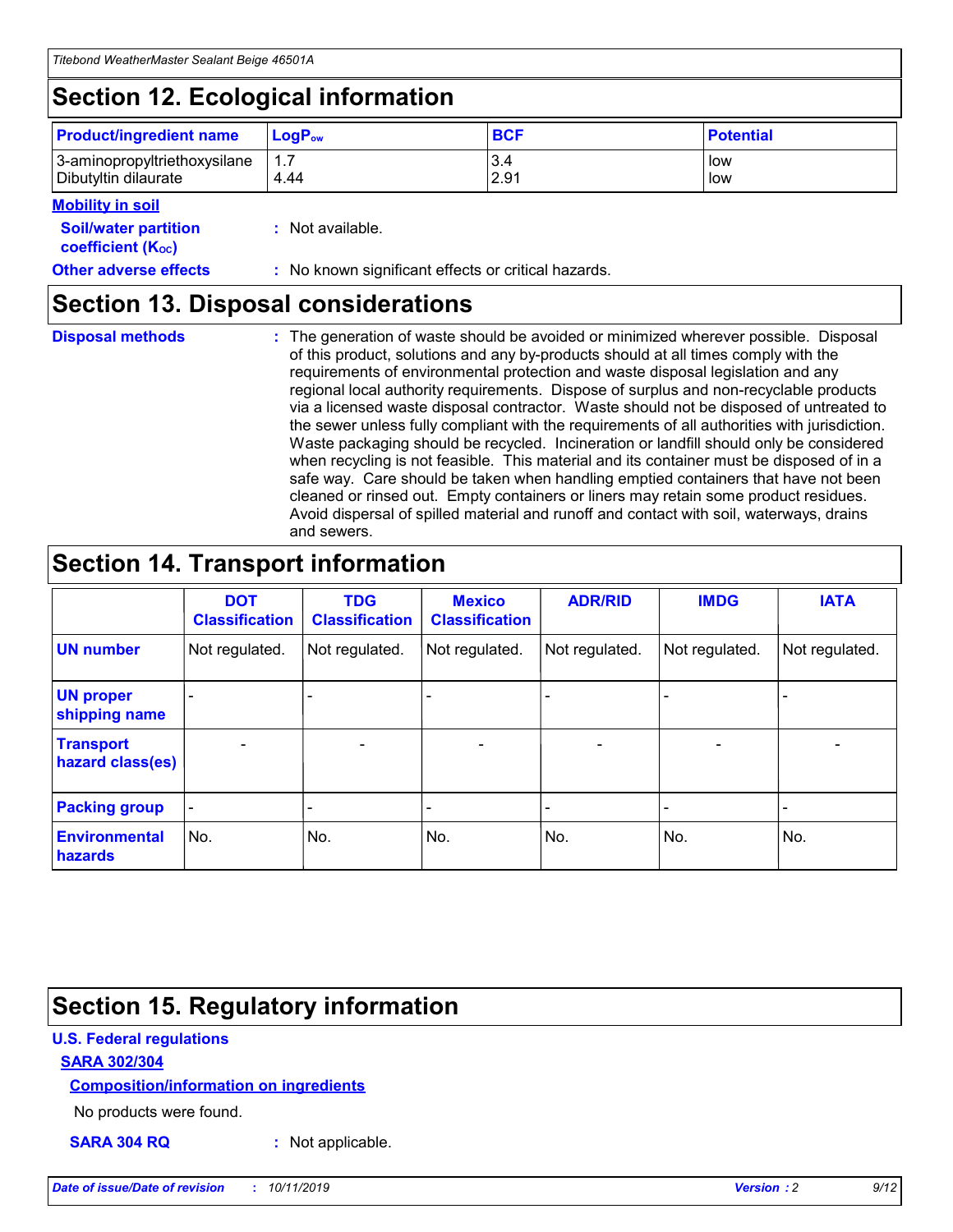## **Section 15. Regulatory information**

#### **SARA 311/312**

**Classification :** EYE IRRITATION - Category 2B SKIN SENSITIZATION - Category 1 TOXIC TO REPRODUCTION (Fertility) - Category 1B TOXIC TO REPRODUCTION (Unborn child) - Category 1B

#### **Composition/information on ingredients**

| <b>Name</b>                  | $\frac{9}{6}$ | <b>Classification</b>                                                                                            |
|------------------------------|---------------|------------------------------------------------------------------------------------------------------------------|
| 3-aminopropyltriethoxysilane | $\leq$ 3      | <b>FLAMMABLE LIQUIDS - Category 4</b><br><b>ACUTE TOXICITY (oral) - Category 4</b>                               |
|                              |               | SKIN IRRITATION - Category 2<br>EYE IRRITATION - Category 2A                                                     |
| Dibutyltin dilaurate         | ≤0.3          | ACUTE TOXICITY (oral) - Category 3<br>SKIN CORROSION - Category 1C                                               |
|                              |               | SERIOUS EYE DAMAGE - Category 1<br>SKIN SENSITIZATION - Category 1<br><b>GERM CELL MUTAGENICITY - Category 2</b> |
|                              |               | TOXIC TO REPRODUCTION (Fertility) - Category 1B<br>TOXIC TO REPRODUCTION (Unborn child) - Category 1B            |
|                              |               | SPECIFIC TARGET ORGAN TOXICITY (REPEATED<br>EXPOSURE) (respiratory system) - Category 1                          |

#### **State regulations**

| <b>Massachusetts</b> | : None of the components are listed. |
|----------------------|--------------------------------------|
| <b>New York</b>      | : None of the components are listed. |
| <b>New Jersey</b>    | : None of the components are listed. |
| <b>Pennsylvania</b>  | : None of the components are listed. |

#### **California Prop. 65**

**A** WARNING: This product can expose you to methanol, which is known to the State of California to cause birth defects or other reproductive harm. For more information go to www.P65Warnings.ca.gov.

| <b>Ingredient name</b> | No significant risk Maximum<br>level | acceptable dosage<br>level |
|------------------------|--------------------------------------|----------------------------|
| methanol               |                                      | Yes.                       |

#### **International regulations**

**Chemical Weapon Convention List Schedules I, II & III Chemicals** Not listed.

#### **Montreal Protocol**

Not listed.

#### **Stockholm Convention on Persistent Organic Pollutants**

Not listed.

### **UNECE Aarhus Protocol on POPs and Heavy Metals**

Not listed.

#### **Inventory list**

### **China :** All components are listed or exempted.

#### **United States TSCA 8(b) inventory :** All components are active or exempted.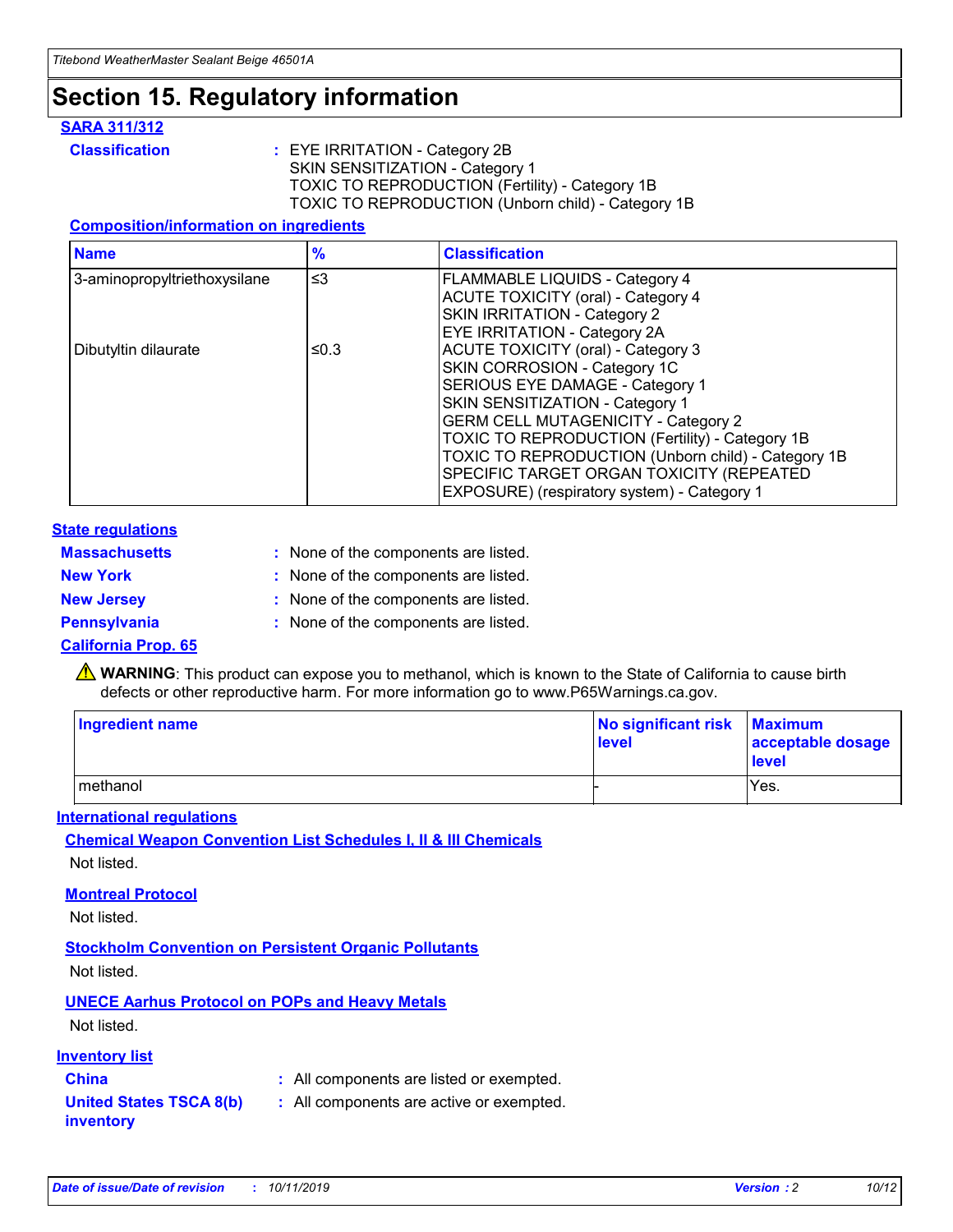## **Section 16. Other information**

**Hazardous Material Information System (U.S.A.)**



**Caution: HMIS® ratings are based on a 0-4 rating scale, with 0 representing minimal hazards or risks, and 4 representing significant hazards or risks. Although HMIS® ratings and the associated label are not required on SDSs or products leaving a facility under 29 CFR 1910.1200, the preparer may choose to provide them. HMIS® ratings are to be used with a fully implemented HMIS® program. HMIS® is a registered trademark and service mark of the American Coatings Association, Inc.**

**The customer is responsible for determining the PPE code for this material. For more information on HMIS® Personal Protective Equipment (PPE) codes, consult the HMIS® Implementation Manual.**

#### **National Fire Protection Association (U.S.A.)**



**Reprinted with permission from NFPA 704-2001, Identification of the Hazards of Materials for Emergency Response Copyright ©1997, National Fire Protection Association, Quincy, MA 02269. This reprinted material is not the complete and official position of the National Fire Protection Association, on the referenced subject which is represented only by the standard in its entirety.**

**Copyright ©2001, National Fire Protection Association, Quincy, MA 02269. This warning system is intended to be interpreted and applied only by properly trained individuals to identify fire, health and reactivity hazards of chemicals. The user is referred to certain limited number of chemicals with recommended classifications in NFPA 49 and NFPA 325, which would be used as a guideline only. Whether the chemicals are classified by NFPA or not, anyone using the 704 systems to classify chemicals does so at their own risk.**

**Procedure used to derive the classification**

| <b>Classification</b>                                                                                                                                                    |                                                                                                                                                  | <b>Justification</b>                                                                                                                                                                                                                                                                                                                                                                                                 |  |
|--------------------------------------------------------------------------------------------------------------------------------------------------------------------------|--------------------------------------------------------------------------------------------------------------------------------------------------|----------------------------------------------------------------------------------------------------------------------------------------------------------------------------------------------------------------------------------------------------------------------------------------------------------------------------------------------------------------------------------------------------------------------|--|
| EYE IRRITATION - Category 2B<br>SKIN SENSITIZATION - Category 1<br>TOXIC TO REPRODUCTION (Fertility) - Category 1B<br>TOXIC TO REPRODUCTION (Unborn child) - Category 1B |                                                                                                                                                  | Expert judgment<br>Expert judgment<br>Expert judgment<br>Expert judgment                                                                                                                                                                                                                                                                                                                                             |  |
| <b>History</b>                                                                                                                                                           |                                                                                                                                                  |                                                                                                                                                                                                                                                                                                                                                                                                                      |  |
| Date of printing                                                                                                                                                         | : 4/22/2022                                                                                                                                      |                                                                                                                                                                                                                                                                                                                                                                                                                      |  |
| Date of issue/Date of<br>revision                                                                                                                                        | : 10/11/2019                                                                                                                                     |                                                                                                                                                                                                                                                                                                                                                                                                                      |  |
| Date of previous issue                                                                                                                                                   | : 10/16/2020                                                                                                                                     |                                                                                                                                                                                                                                                                                                                                                                                                                      |  |
| <b>Version</b>                                                                                                                                                           | $\therefore$ 2                                                                                                                                   |                                                                                                                                                                                                                                                                                                                                                                                                                      |  |
| <b>Key to abbreviations</b>                                                                                                                                              | $\therefore$ ATE = Acute Toxicity Estimate<br><b>BCF</b> = Bioconcentration Factor<br>IBC = Intermediate Bulk Container<br>$UN = United Nations$ | GHS = Globally Harmonized System of Classification and Labelling of Chemicals<br>IATA = International Air Transport Association<br><b>IMDG = International Maritime Dangerous Goods</b><br>LogPow = logarithm of the octanol/water partition coefficient<br>MARPOL = International Convention for the Prevention of Pollution From Ships, 1973<br>as modified by the Protocol of 1978. ("Marpol" = marine pollution) |  |